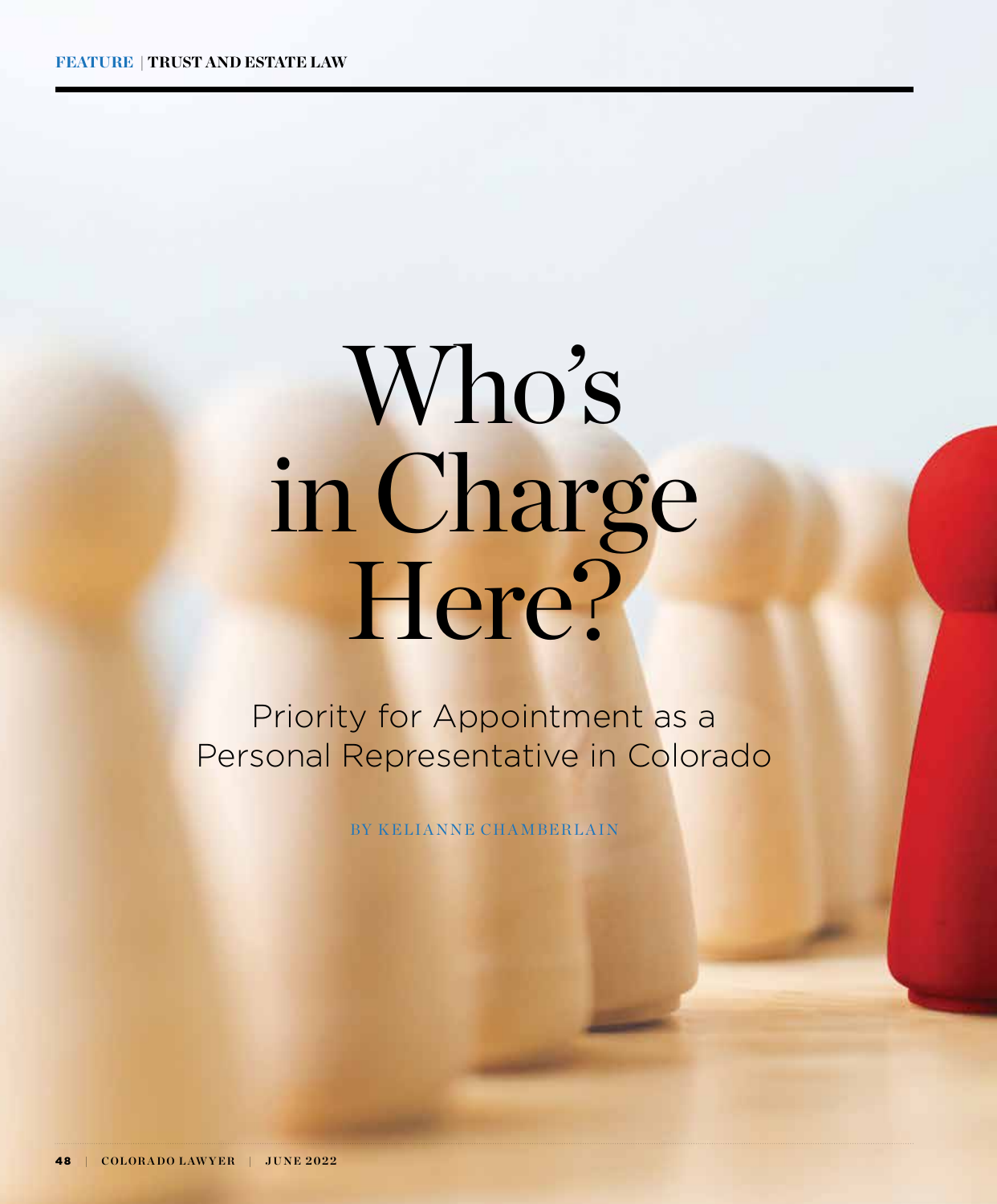*This article discusses priority for appointment as personal representative of a probate estate under the Colorado Probate Code.*

May arise over who should be appointed as personal representative may arise over who should be appointed as personal representative, a role that is often difficult and thankless. This article describes who has priority to must ensure the proper care and distribution of those assets. Disputes may arise over who should be appointed as personal representative, a role that is often difficult and thankless. This article describes who has

#### The Role Generally

The personal representative's general duties are to identify, protect, and transact the probate estate assets; to keep adequate records, give required notices, and make appropriate court filings; and to distribute the assets to the appropriate recipients.<sup>1</sup> Other common terms associated with this role are "executor" for a testate estate and "administrator" for an intestate estate. Regardless of whether the decedent left a will, the Colorado Probate Code uses the term "personal representative" for this role.<sup>2</sup> A personal representative may be appointed for an estate in informal proceedings upon application to the court registrar,<sup>3</sup> or in "formal" proceedings upon a petition to the court and after notice and an opportunity for a hearing.4

Priority to serve as a personal representative is determined by answering the following questions:

- What are the minimum statutory qualifications to serve?
- When a personal representative is named in a will, who has priority to serve?
- When a personal representative is not named in a will, who has priority to serve?
- If two or more persons have equal priority to serve, how is the appointment determined?
- If two or more co-personal representatives are appointed, how must they act?

■ When a personal representative's authority terminates, how is a successor appointed? The answers to these questions are found in CRS § 15-12-203 and related provisions.

#### What are the Minimum Statutory Qualifications to Serve?

A personal representative may be either a natural person or an organization, and both are referred to as "person" in the Colorado Probate Code.<sup>5</sup> Even though the age of legal majority in Colorado is 18, a natural person must be at least 21 years old to serve as personal representative of an estate.<sup>6</sup> Additionally, no "unsuitable" person may serve as personal representative.<sup>7</sup> Suitability is not defined in the statutes, but the personal representative must have capacity to serve<sup>8</sup> and be willing to do so.<sup>9</sup> Suitability is determined in the discretion of the court in formal proceedings.10

#### When a Personal Representative is Named in a Will, Who has Priority to Serve?

This question might *seem* to be the easiest to answer, because the person named in the will, or named by a person given priority in the will to nominate the personal representative,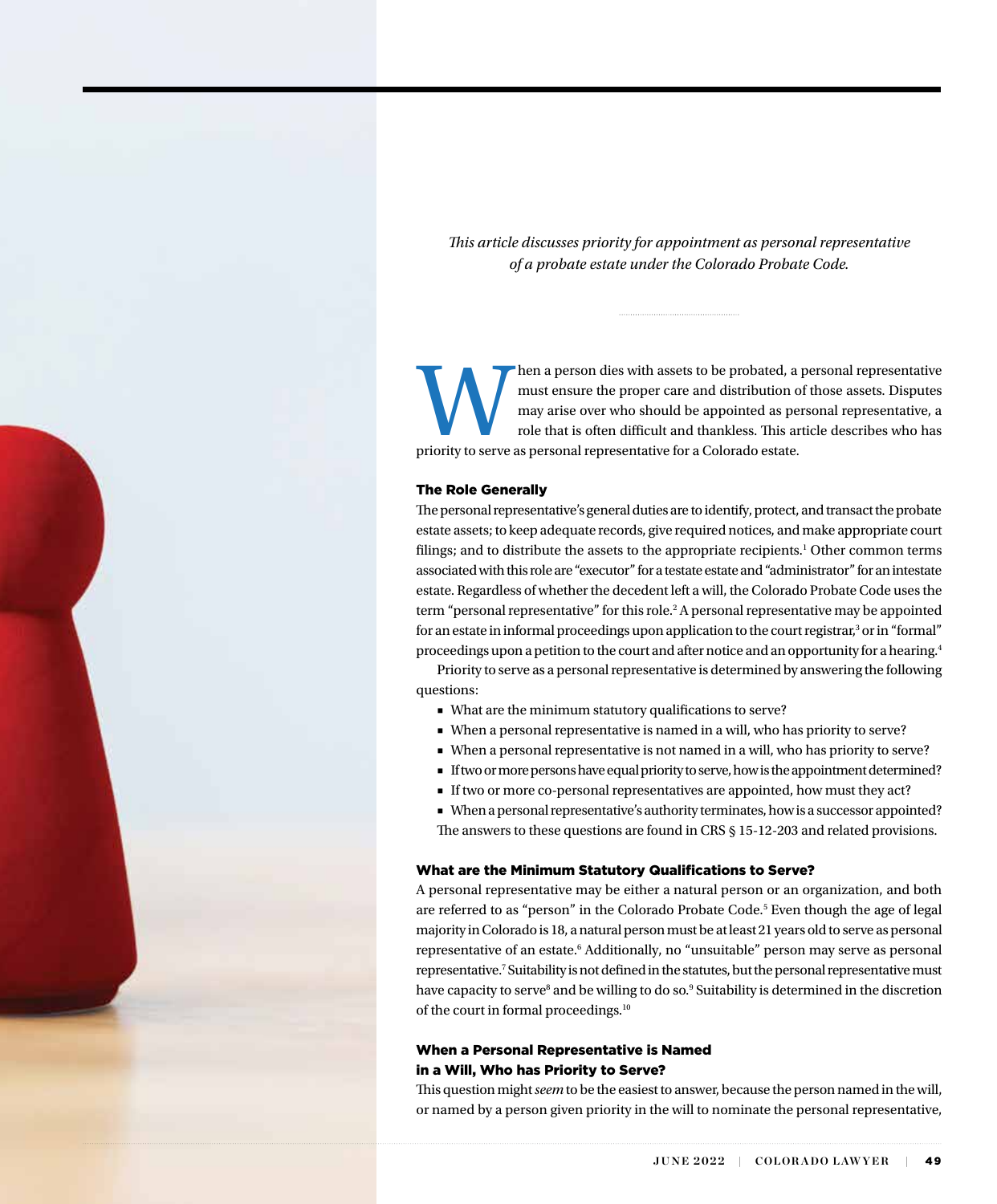has highest statutory priority.<sup>11</sup> However, if Colorado is not the decedent's domicile, the personal representative already appointed in the domiciliary jurisdiction has priority to serve in Colorado, unless a will expressly nominates a different person to serve in Colorado, in which case the Colorado personal representative and the domiciliary representative have equal priority for appointment.<sup>12</sup> The domiciliary personal representative may also nominate a replacement to serve in Colorado, whether or not the will bestows that nomination right, and that nominee has equal priority to serve with a person named in the will to serve in Colorado.13

However, even when a will nominates a personal representative, that nomination may be ineffective because a personal representative nomination is not self-executing. The appointment of a nominated personal representative only becomes effective when the will is delivered to the probate court and the court enters an order appointing the personal representative.14 Further, if the nominated person is deceased or is disqualified due to age or suitability, the nomination will be ineffective,<sup>15</sup> and a nominated person may refuse to serve by filing a renunciation with the court.<sup>16</sup>

Some nominations are revoked as a matter of law. For example, under CRS § 15-11-804(2) (a)(iii), a divorce revokes the nomination of a person's former spouse and nominations of other persons who were related to the decedent only by virtue of their relation to the former spouse, unless the divorce decree or the will expressly provides otherwise. For purposes of this revocation statute, a "relative" of the former spouse is a person related to the former spouse by blood, adoption, or affinity and who, after the divorce or annulment, is no longer related to the testator.17 When a nomination is ineffective, renounced, or revoked, the effect is the same as if there was no nomination to begin with.

#### When a Personal Representative is not Named in a Will, Who has Priority to Serve?

A will might fail to nominate a personal representative but still be valid. Generally, for a document to be considered a valid will in Colorado, it must be in writing and signed by the

#### $66$

After a spousal devisee, all devisees under the will have equal priority to serve as personal representative; there is no differentiation in priority based on the importance, value, or class of the asset devised. Therefore, a devisee of sentimental but valueless personal property has equal statutory priority with a devisee of valuable real estate.

#### ,,

testator or at the testator's direction, and either signed by at least two witnesses or notarized.<sup>18</sup> But a will that does not include witnesses or notarization can be valid as a "holographic" will if the signature and material portions of the document are in the testator's handwriting.19 And a will that doesn't fit in either of these

categories can still be considered a valid will if there is clear and convincing evidence that the testator intended the document to be the testator's will 20

When a will fails to include a key instruction for the probate—such as a personal representative nomination—the intestacy statutes govern the omitted subject.<sup>21</sup> CRS § 15-12-203 provides the order of priority for appointing a personal representative where no nomination or will exists:

> (b) The surviving spouse of the decedent who is a devisee of the decedent;

> (b.3) The surviving party to a civil union entered into in accordance with article 15 of title 14, C.R.S., who is a devisee of the decedent;

> (b.5) A person given priority to be a personal representative in a designated beneficiary agreement made pursuant to article 22 of this title;

(c) Other devisees of the decedent;

(d) The surviving spouse of the decedent; (d.5) The surviving party to a civil union entered into in accordance with article 15 of title 14, C.R.S.;

(e) Other heirs of the decedent;

(f) Forty-five days after the death of the decedent, any creditor.

As set forth in the statute, if the decedent is survived by a spouse, a party to a civil union, or a designated beneficiary under Colorado Probate Code article 22 who is also a devisee under the decedent's will, that person has next priority to serve<sup>22</sup> (for ease of reference, hereinafter a person in any of these categories will be referred to as a "spouse"). Notably, a person must be both a spouse and a devisee to have this level of priority.23

If there is no surviving spouse, or if such person is not a devisee under the decedent's will, other devisees have priority.<sup>24</sup> There can be multiple devisees named in a will. For example, the will may name a group of individuals (e.g., "my children") to receive a certain type of property, or it may specifically name other devisees to receive particular assets. After a spousal devisee, all devisees under the will have equal priority to serve as personal representative; there is no differentiation in priority based on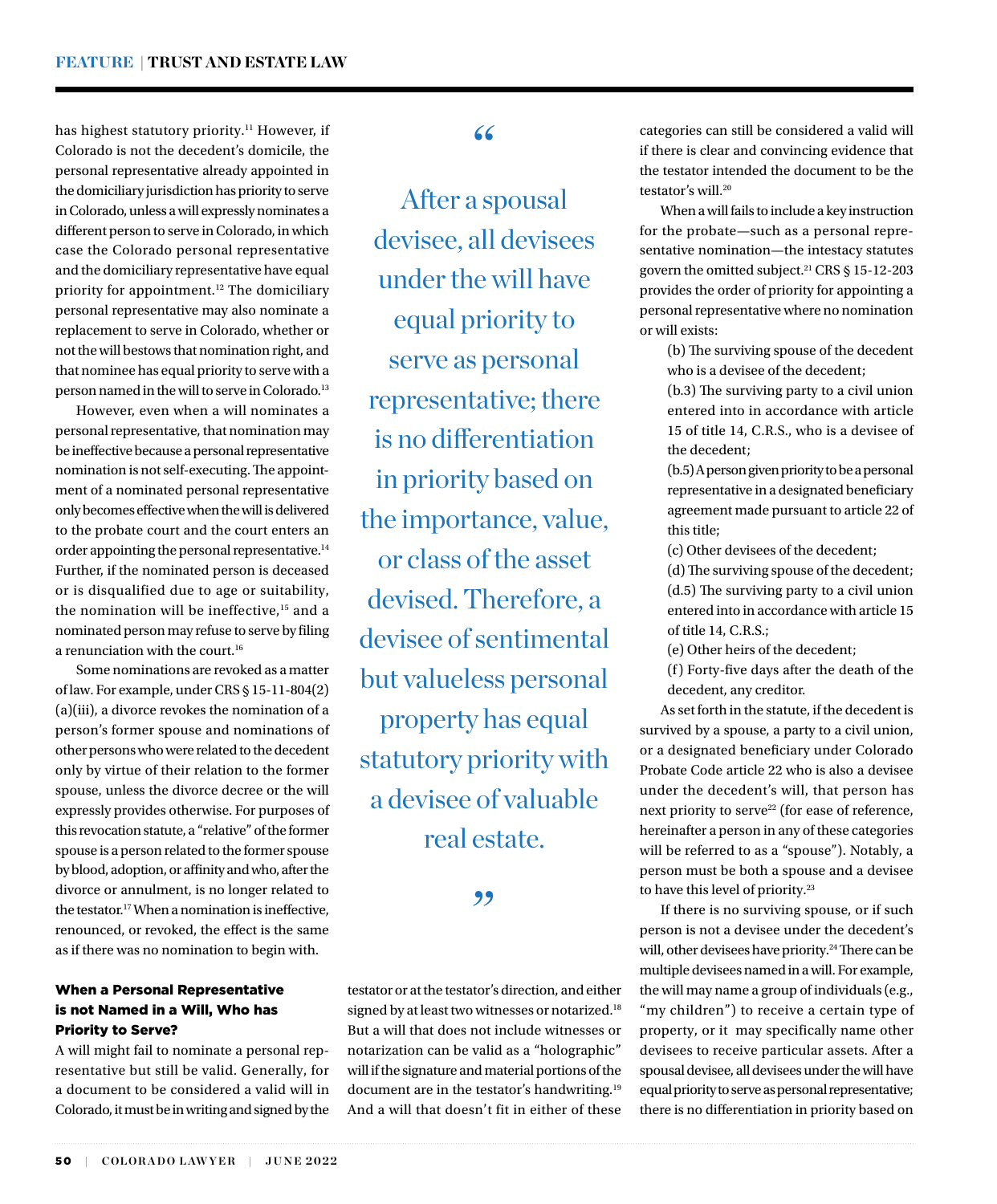the importance, value, or class of the asset devised. Therefore, a devisee of sentimental but valueless personal property has equal statutory priority with a devisee of valuable real estate.25

If a trust is a named recipient in a will, the trust or trustee is the devisee; the trust beneficiaries are not.<sup>26</sup> For example, if a decedent's estate plan names a revocable trust as the sole devisee under the will and names the decedent's spouse and children as trust beneficiaries, the trustee of the trust is the devisee for purposes of priority, even though the decedent's spouse and children are the trust beneficiaries.

If no devisees are qualified or willing to serve as personal representative, the surviving spouse—even if the surviving spouse is not a recipient under the decedent's will—has next priority to serve.27 Other heirs of the decedent are next in line.<sup>28</sup> While a "devisee" is a person designated in a will to receive a distribution of real or personal property,<sup>29</sup> an "heir" is a person entitled to inherit the decedent's property under the intestacy statutes.30 A person's devisees and heirs may be the same, for example, where an unmarried decedent leaves a will naming all of the decedent's children as devisees. But devisees and heirs are not always the same, because if there is no will, there are no devisees. And a decedent's will might name devisees who are either not related to the decedent or who are related, but whose relationship does not entitle them to inherit in the absence of a will. For example, the heirs of an unmarried decedent without children are the decedent's parents, or if neither of them are living, the decedent's siblings.<sup>31</sup> But if the decedent names nieces and nephews (or charities) as devisees under the decedent's will, the heirs and devisees are not the same.

Another typical situation involves children from a prior marriage. The heirs of a married decedent who is survived by children from a prior marriage are the decedent's spouse and the decedent's children from a prior marriage.32 But if the decedent names a trust benefiting these individuals as devisees under the decedent's will, the heirs and devisees are again not the same.

If none of these priority individuals request appointment within 45 days of the decedent's death, a creditor of the decedent obtains priority to serve as personal representative.<sup>33</sup> "Creditor" means "any person with a cognizable claim for money from an estate."34 "Claims" include liabilities of the decedent prior to death, and liabilities of the estate after the decedent's death.35 The definition of "claim" expressly excludes estate taxes, taxes due to the state of

"

Statutory priority is mandatory, so a qualified person with priority to serve as personal representative cannot be disregarded. The burden of proving a person's disqualification rests with the party asserting it.

,,

Colorado, and demands or disputes regarding title to a specific asset of the decedent or the estate.36

A creditor or other person with priority may wish to administer a particular estate asset but not the entire estate. In that situation, the creditor or person should consider seeking

appointment as a special administrator instead of as a personal representative because once a personal representative is appointed, his or her voluntary resignation is not effective unless and until a co-personal representative or successor personal representative is appointed.37

The priority for appointment as a special administrator is different than the priority for appointment of a personal representative.<sup>38</sup> The only person with priority to be a special administrator is the person named executor under the will.39 If there is no such person, or if such person is not qualified or available to serve, "any proper person" may be appointed as special administrator.40 A special administrator has all of the powers of a personal representative, except as may be limited in the order appointing the special administrator, $41$  and may be appointed for a specified time, to perform particular acts, or on other terms directed by the court.42 Further, the court may, but is not required to, terminate the special administrator's appointment in accordance with the provisions of the order of appointment, even if a general personal representative has not been appointed.43

If no person is willing or able to serve as personal representative, the court may appoint the public administrator for the judicial district to administer the estate.<sup>44</sup>

#### If Two or More Persons have Equal Priority, How is the Appointment Determined?

The application for informal appointment of personal representative, and/or the petition for formal appointment of personal representative, must state the priority of the person seeking appointment.45

Persons of equal priority may agree about who should serve, which typically happens in informal proceedings.46 Those who agree not to serve file a renunciation.<sup>47</sup> The person who agrees to serve files an acceptance.<sup>48</sup>

Certain persons with priority under CRS § 15-12-203(b) through (e) may nominate a replacement.<sup>49</sup> However, a person with priority derived under CRS § 15-12-203(a)—one who has priority by virtue of being named or nominated under a will—does not have the right to nominate a replacement, with one exception:<sup>50</sup> a person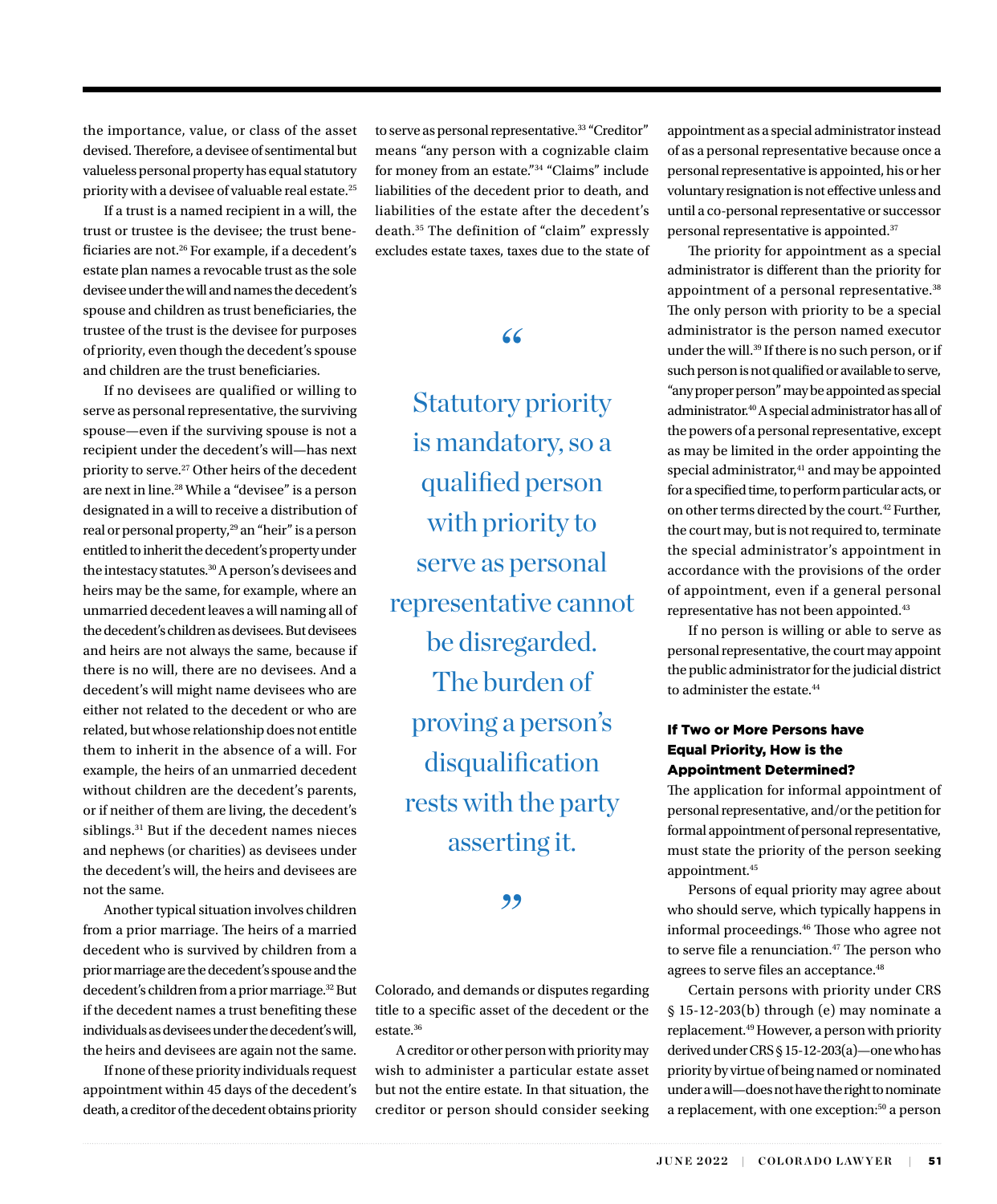who is between ages 18 and 21 who would be entitled to serve except for age may nominate a replacement, whether or not the person's priority derives from the will.<sup>51</sup> Therefore, someone nominated as personal representative under a will who is otherwise qualified to serve may renounce the appointment but may not nominate a replacement unless by reason of the renouncement no other nominations remain in the will and the person also has priority under CRS § 15-12-203(b) through (e). A person nominated by one with priority is entitled to the nominating person's priority.52

Any objection to a person's appointment must be made in formal proceedings.<sup>53</sup> Further, if persons with equal priority have not renounced their right to serve, they must be given notice and an opportunity to respond to the objection.<sup>54</sup> Therefore, informal probate is only available to a person with clear priority, or with the written and filed consent of all others with equal priority.

Statutory priority is mandatory, so a qualified person with priority to serve as personal representative cannot be disregarded.55 The burden of proving a person's disqualification rests with the party asserting it.<sup>56</sup> However, if there is a dispute about who should serve as personal representative, the court has statutory guidance in deciding between persons of equal priority. First, the general priority rules apply, except where the estate assets appear adequate to pay for statutory exemptions and the costs of administration (but not all unsecured claims), in which case the court may appoint any qualified person, regardless of priority.57 Second, if an heir or devisee with a substantial interest in the estate objects to any person, other than a person nominated under a will, the court may appoint a person who is acceptable to heirs and devisees

whose collective interest exceeds one-half of the estate's probable distributed value.<sup>58</sup> If there is no person acceptable to that group, the court may appoint any suitable person.59 In short, the court has considerable discretion in appointing a suitable personal representative among those with equal priority.

A protected person's rights to nominate, object to, or determine the interests of a majority in interest of the heirs and devisees may be exercised by the person's conservator, or if there is no conservator, the guardian (but not a guardian ad litem of a minor or incapacitated person).<sup>60</sup>

#### If Two or More Co-Personal Representatives are Appointed, How Must They Act?

If the court appoints more than one personal representative in error, the one appointed first

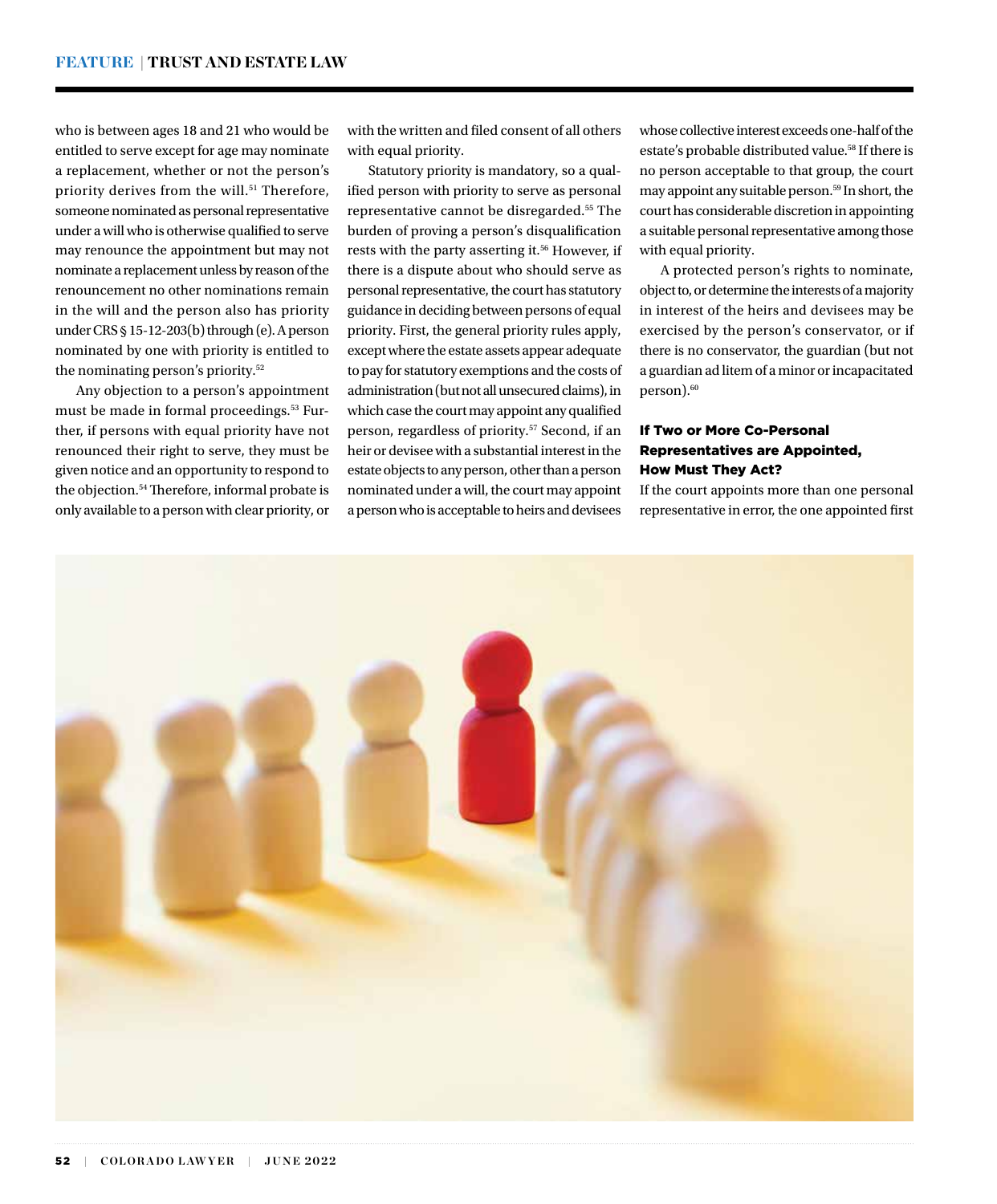has priority and the acts of the subsequently appointed personal representative will be void, except those made in good faith on behalf of the estate before notice of the first letters. $61$ 

More commonly, the appointment of two or more personal representatives is intentional. The default rule is that co-personal representatives must act together, in unanimity,<sup>62</sup> except that

- an individual co-personal representative may receive and issue receipts for estate property.63
- in an emergency threatening the estate assets, if the concurrence of all co-representatives cannot readily be obtained, unanimity is not required.<sup>64</sup>
- co-representatives may delegate actions among themselves.<sup>65</sup>
- a will appointing multiple personal representatives may expressly provide that they may act independently, by a majority, or otherwise.<sup>66</sup>

Third parties are entitled to rely on a personal representative's statement that the personal representative has authority to bind the estate.<sup>67</sup>

#### When a Personal Representative's Authority Terminates, How is a Successor Appointed?

A personal representative's authority may terminate in multiple ways. A personal representative may resign voluntarily with at least 14 days written notice to the persons known to be interested in the estate.<sup>68</sup> However, the resignation will not be effective unless and until a co-personal representative or a successor personal representative is qualified to serve and the resigning personal representative has delivered the estate assets to the other personal representative.<sup>69</sup>

A personal representative may be removed for cause.70 "Cause" includes a breach of fiduciary duties, general mismanagement of estate assets, disregarding a court order, or other risk of harm to the estate's financial interests.<sup>71</sup> Cause also exists if the personal representative was appointed based on intentional misrepresentations in the appointment proceedings or if removal would otherwise be in the estate's best interests.72 A domiciliary personal representative from another jurisdiction may

#### "

A personal representative may be removed for cause. 'Cause' includes a breach of fiduciary duties, general mismanagement of estate assets, disregarding a court order, or other risk of harm to the estate's financial interests.

#### "

remove a personal representative in Colorado to secure the domiciliary's priority appointment or appointment of the domiciliary's priority nominee in Colorado.73 A person's appointment may also be terminated if, during the estate administration, an informal probate of a will is vacated, or a new will is probated in formal proceedings that changes the priorities of persons entitled to serve.74 For example, the newly discovered will could nominate a different personal representative and/or name different devisees. Contested removal proceedings are formal proceedings.75

A personal representative could also become incapacitated or die during administration.76 Although a personal representative could voluntarily resign upon noticing a decline in

capacity (if the personal representative still retained such capacity), the appointment of a conservator for a personal representative is conclusive evidence that the person is no longer qualified to serve.<sup>77</sup>

To fill the vacancy, the court may appoint a successor personal representative using the same priority guidelines for an initial appointment, in formal or informal proceedings.78 If multiple personal representatives were serving at the time of the vacancy, the court may decline to appoint a successor and allow the remaining personal representative(s) to continue serving alone, unless the will requires that the vacancy be filled.79 A successor personal representative has the same powers and duties as the original personal representative, unless a power was made expressly personal to a prior executor named in a will.<sup>80</sup>

#### Conclusion

Colorado law requires someone to be in charge of the probate proceedings. Determining the priority for appointment of a personal representative, or the alternative appointment of a special administrator or public administrator if there is no suitable option for personal representative, is the vital first step in this process. Practitioners can complete this first step by answering the questions discussed above.



**Kelianne Chamberlain** is a shareholder with Hoskin Farina & Kampf, PC in Grand Junction handling estate planning, probate, trust administration, real estate transactions, and

business planning and transactions. She frequently presents on estate planning and business planning topics—kchamberlain@hfak.com.

**Coordinating Editors:** David W. Kirch, dkirch@ dwkpc.net; Emily L. Bowman, ebowman@dwkpc. net

#### NOTES

1. For more on the role of the personal representative, *see* CRS §§ 15-12-701 through -721, and the CBA brochure, "So Now You Are a Personal Representative," available at cobar.org under public information resources.

2. *See, e.g.*, CRS §§ 15-10-201(39) and 15-12-101 et seq.

3. *See* CRS §§ 15-12-301 et seq., which include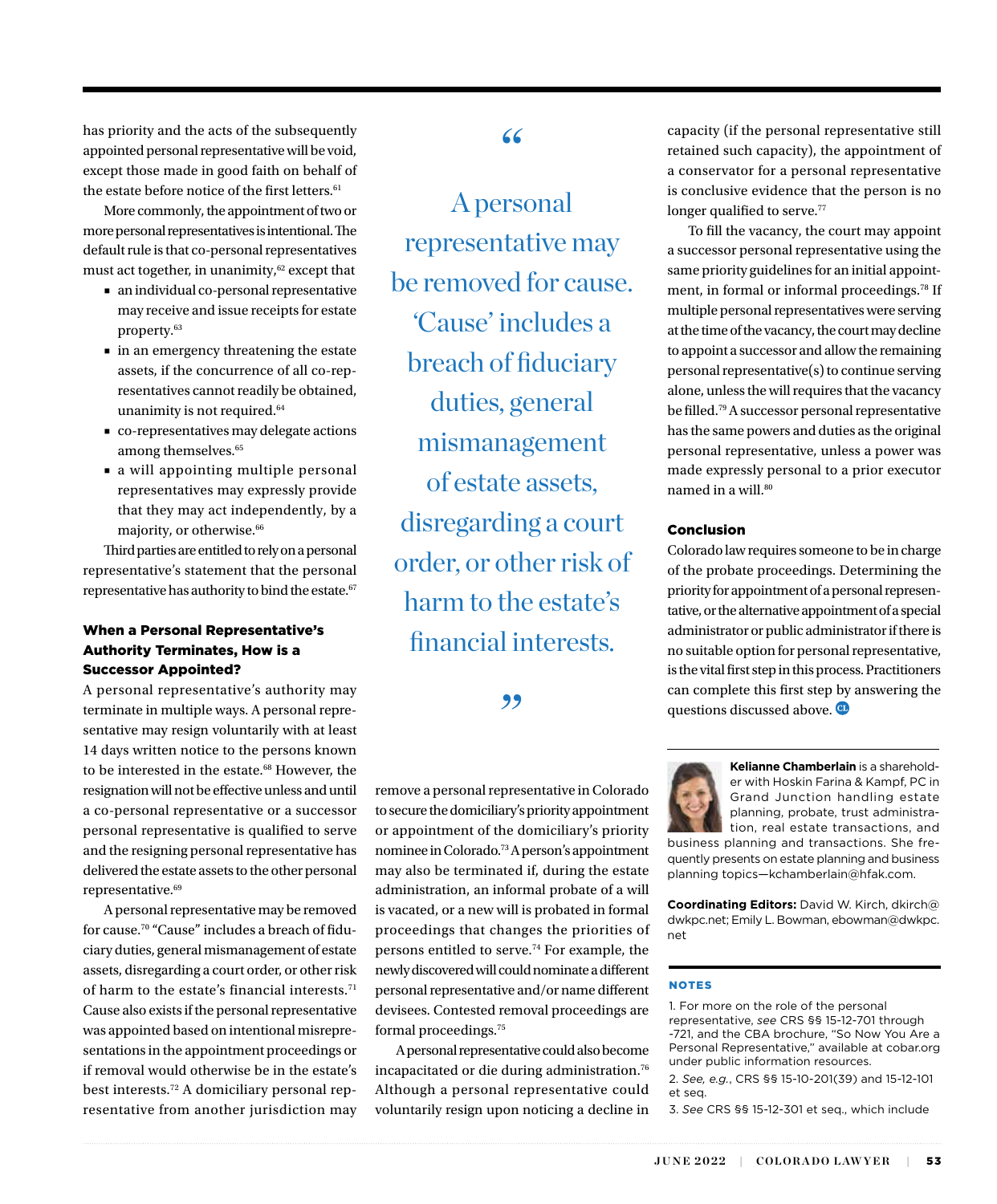# **Continue Exploring Community CBA!**

# Pcommunity<br>cha

# **Collaborate**

Strike up conversations with members, share best practices, and upload documents and links.

## **Learn**

Find out about upcoming CBA and CLE events.

### **Network**

Request and make referrals, get insight from colleagues about legal issues, and expand your professional network.

# **Log on and explore community.cobar.org**.